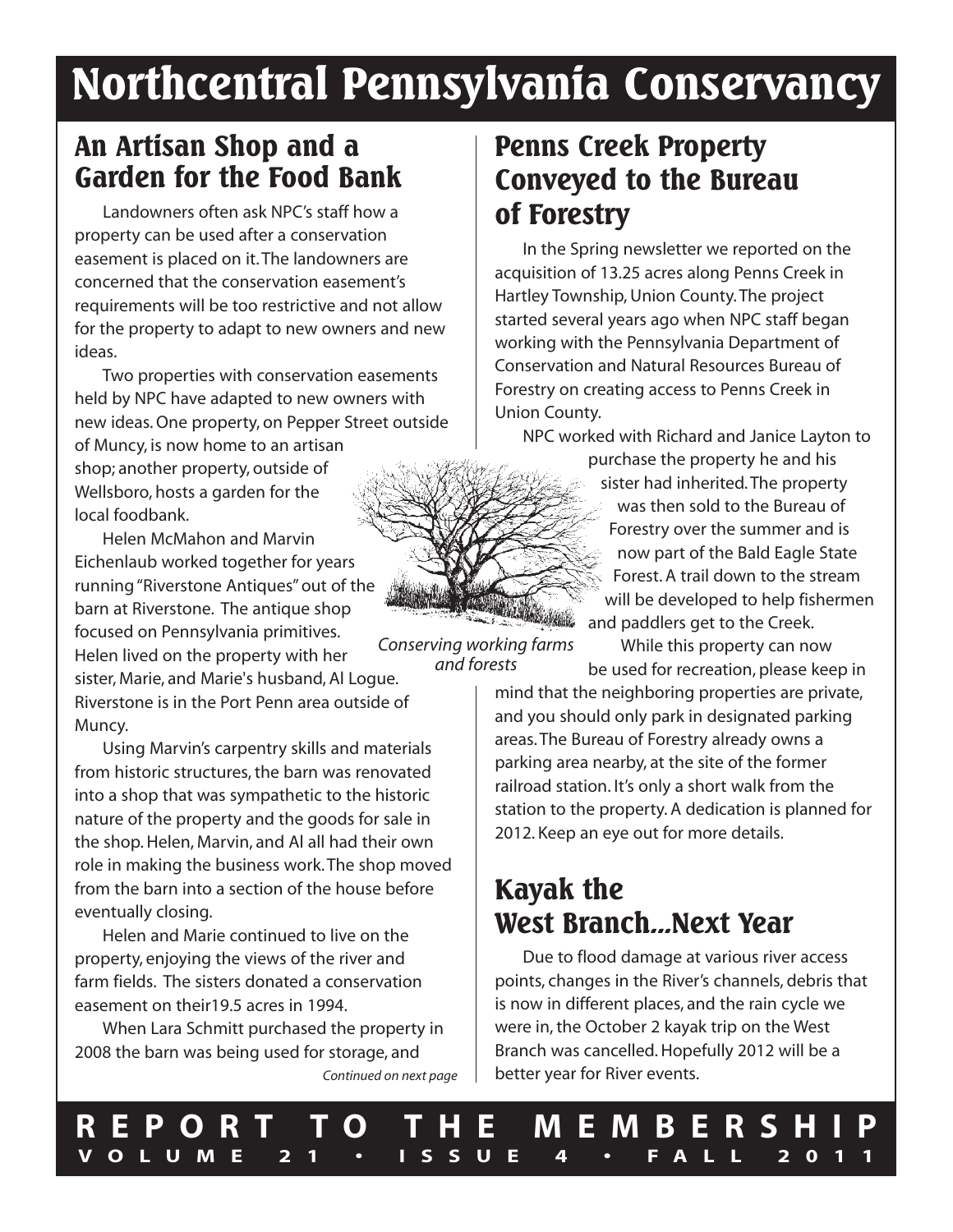

*Foodbank Garden created on the Rogers Conservation Easement*

### **Artisan Shop and Garden for Food Bank...**

*Continued from previous page*

didn't look like a shop. Lara moved things out, dusted things off, and cleaned things up. In the summer of 2011 she and her business partner opened Port Penn Peddler, selling both the work of local artists and merchandise lines that are distributed nationally.

Schmitt contacted NPC early on with her idea and a list of questions. She kept NPC's staff in the loop as she worked through the Township's requirements for the business. Signage, parking, and restrooms were the major items that needed to be coordinated and addressed. Port Penn Peddler's door opened in August 2011.

Another property that has had new owners with new ideas is the Rogers Conservation Easement in Charleston Township,Tioga County.The property was sold in 2006 and the new owner, Timothy Keller, worked to get some things updated, and address issues related to a failing bank behind the house.

The family planted their garden and spent time weeding and watering. In 2007 Timothy and Joan added a second garden.This garden would be weeded and watered too, but the harvest would be taken to the local foodbank.The Kellers do most of the work, but have some friends and neighbors that come to help pick and gather.

Keller estimates that nearly 400 pounds of produce went to the foodbank from the garden in

2010. He's not sure what the total will be for 2011, but is pleased with this year's crop to date.They are considering expanding the garden next year to help the foodbank serve more clients.

These are just two examples of how properties under conservation easement have adapted to new owners.

### **Board of Directors "Advance" in Loganton**

Here at NPC we use one of Will Rogers's quotes, "...land, they ain't making it anymore..." in our presentation on conservation easement basics. Mr. Rogers also said,"Even if you're on the right track, you'll get run over if you just sit there."This is probably the best way to describe the purpose in this year's Board Advance.

This year, the Board focused on taking the existing strategic plan and breaking it down into specific actions.The group felt the plan had a lot of "good stuff"in it, but it needed to be put into doable action steps to help get more things underway. Using a process and worksheets developed by the Board Development Committee, the Board spent the morning working in groups and outlining the various action steps needed to continue progressing on NPC's goals.

The regular Board meeting was two days later and focused on the follow-up actions to keep the process moving forward.The Board also reviewed their committee assignments, and discussed the various roles committees have at NPC.

The Board is planning to use their October meeting as a work session.The group will review and refine the ideas discussed at the September Advance. The timing coincides with the budgeting process, and each will help inform the other.

Thank you to Glenn and Claudia Vernon for hosting the group at their offices, Albertin Vernon Architecture, just outside of Loganton.The property sits along Fishing Creek and provided inspiration on a quiet Sunday morning.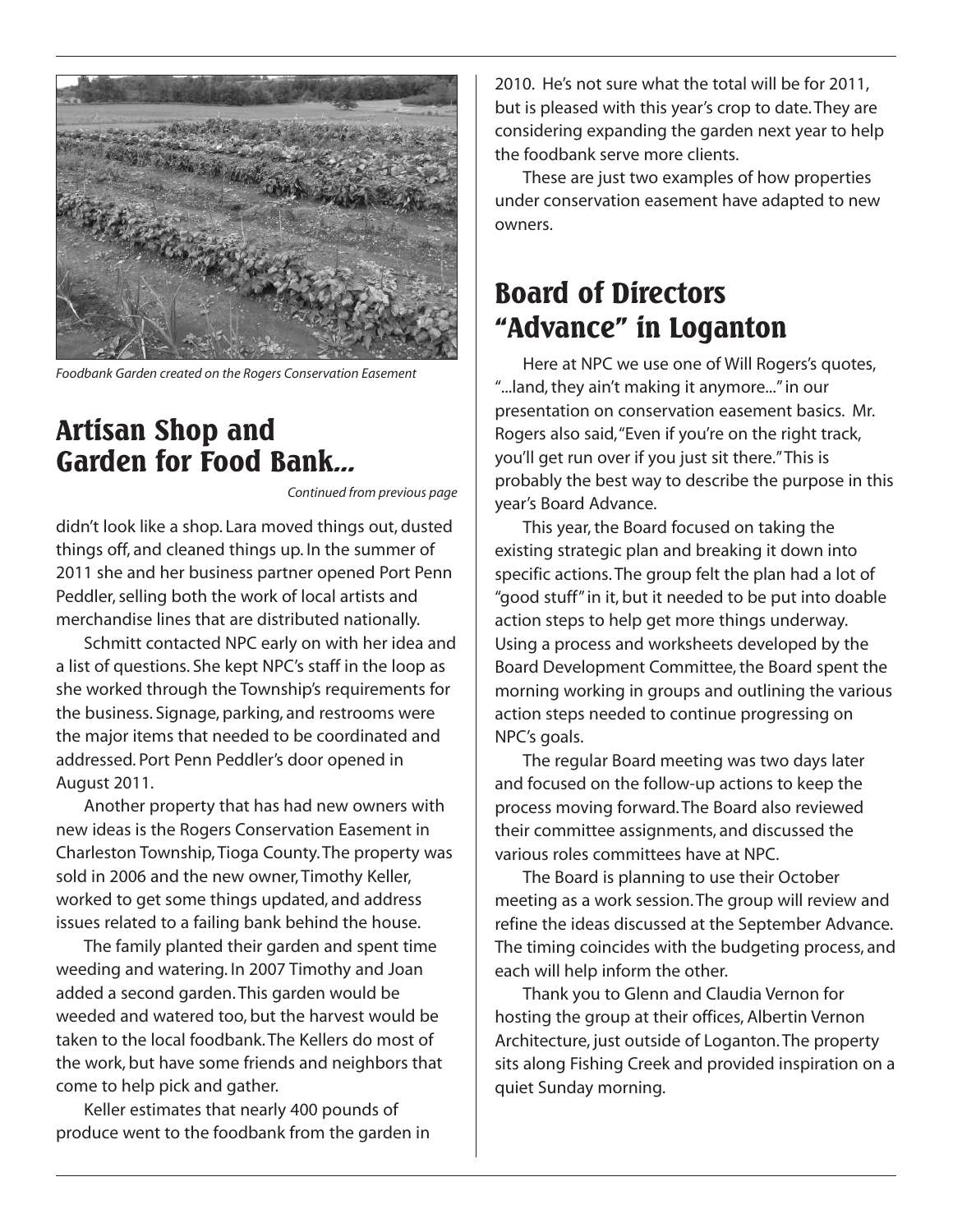### **MEMBERSHIP ACTIVITY • July 1, 2011 to September 30, 2011**

#### **CORPORATE MEMBERS**

Many thanks to our corporate members for their support of NPC's mission. Please take note of those businesses which have shown they care about the future of our communities with their corporate memberships and show them YOUR support.

#### **American Kestrel (\$500-\$749)**

JBH3 Architects Jersey Shore State Bank

Lycoming County Conservation District

#### **Small Business (\$100-\$499)**

Bald Eagle Township Clinton Co. Economic Partnership Jersey Shore Hospital Lamar Advertising Mericle Commercial Real Estate PMF Industries Inc. Wayne Twp. Landfill CCSWA Wheeland Lumber Co. Inc.

#### **GENERAL MEMBERS**

**BOBCAT (\$1,000-\$4,999)** Charles & Helen Schwarz Jerry & Joy Walls

#### **BLACK BEAR (\$500- \$999)**

John M. Confer Chris & Sherry Dwyer Charles D. Lamade Rich & Beth Schluter William & Kimberly Van Campen

#### **WHITE-TAILED DEER (\$250-\$499)**

Andrew Bamford David & Sally Craig Andra DeHart-Robbins Jeffrey Finke Henry & Michelle Frey Andrew & Elizabeth Harris Mel & Susan Lewis Harold & Joyce Hershberger Mr. & Mrs. Charles M. Plankenhorn Dave Rockey

#### **BLACK CHERRY (\$100-\$249)**

Ron & Sondra Beach Robert W. Colley Larry Entz Brian Haas Susan Joshi Patricia Lane Dr.Donald R. Lundy Jr. Terry & Dorian Myers Robert & Sarah Newcomb Drs. Eberhard & Mary F. Passarge James & Cheryl Redmond Dennis & Patricia Ringling Dr. Samuel Rockey Roy A. Siefert

#### **BLACK CHERRY (Continued)**

Alvin L. Snowiss Michael & Laura J. Steele Jane B.Williams J. Michael Williamson

#### **RED OAK (\$50-\$99)**

Dennis & Linda Ault John M. & Rhonda D. Carpenter James D. & Maria C. Casale Lois J. Clark Ralph & Rosie Dotterer David K.Gilpin Joan C.Gingrich Gary Glick Lynn & Dennis Greenly Alan D. Lunger Bob & Donna McCoy Jack & Joan McKee Shawn McLaughlin Don & Jean O'Brien Michael P.O'Brien Carl W. Schlappi David & Louise Stone David Tregea John & Carol Wagner

#### **SUGAR MAPLE (\$35-\$49)**

Raymond Chernikovich Romey & Heather Fagnano Frank Johnson Kent Knisley Fred C. Stiner, Jr. David & Ruth McCord

#### **SUGAR MAPLE (Continued)**

Mount Prospect Rifle Club Bill & Ann Roll Annie Sanders Chris & Pam Young

#### **WHITE PINE (\$25-\$34)**

Bear Hollow Rod & Gun Club Terry & Cindy Belles Michael & Mary Ditchfield Mrs. Anne Donnelly True Fisher Grace Hockenberry Jon S. Malsnee John & Cathy Miller Denny & Linda Murray Ann F. Rhoads Becky Sanguedolce Bill & Mary Jo Saxe John & Donna Sciortino William S. Seward Bob Wallace Wellsboro Area Chamber of Commerce

#### **GENERAL CONTRIBUTIONS**

George & Mary Ellen Rodgers

### **MEMORIAL CONTRIBUTIONS**

Memorial for the Swoyer Family *by Betty DiParlo*

> **IN-KIND DONATION** Glenn & Claudia Vernon

*Thank You...to all those who continue to support the work of the Northcentral Pennsylvania Conservancy*

# **Regional Dinner Recap**

Thank you to all the members who came out for one of NPC's regional dinners in Lock Haven and Mansfield! Stella A's was our venue in Lock Haven. Pete Lopes (Clinton County Economic Partnership) and Doug D'Amore (Sproul State Forest) provided the group with an update on outdoor recreation's role in Clinton County's economy, and the plans for the river access point at Bakers Run.

In Mansfield, the group assembled at Lamb's Creek. Jason Weigle is analyzing data from the census to determine what documented population changes, if any, are taking place in the region.He used this information to also discuss perceived change versus real change in communities.

Thank you again to everyone who came out.